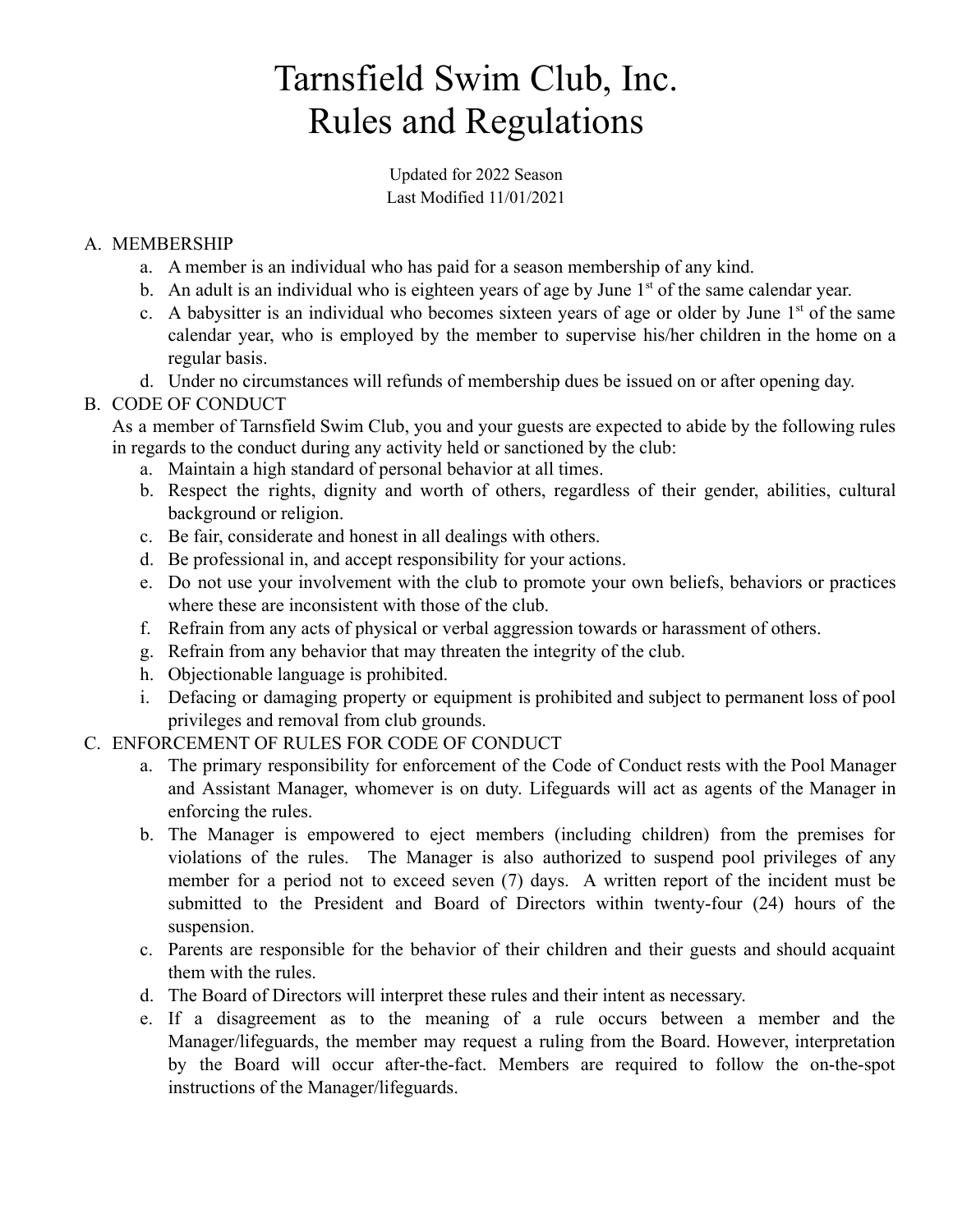- f. Violations of the rules should be brought to the attention of the Manager/lifeguards.
- g. Continued or flagrant violations of the rules may, at the discretion of the Board of Directors, lead to permanent loss of privileges.

#### D. GUEST POLICY

- a. Guests must be accompanied at all times by a member.
- b. The conduct of guests is the responsibility of the member under whose names the guests were admitted.
- c. Guest fees Weekdays (\$8), Weekends & Holidays (\$12)
- d. Guests signing in after 5pm will pay half the price of that day's guest fee. Therefore, weekday \$4 and weekend/holiday \$6.
- e. Children under the age of 2 will be admitted free.
- f. Non-swimming guests who are senior citizens will be admitted free.
- g. A member must purchase a season pass (\$125) for an individual who qualifies as a babysitter under Section A.
- h. A book of ten (10) guest passes may be purchased for \$60, and may carry over to the next swim season.
- i. No refunds will be issued for guest passes.

#### E. HOURS OF OPERATION

- a. The pool is open starting Memorial Day weekend on weekends only, with shortened hours, until a date set by the TSC board based on end of year school closing dates, then will be open seven (7) days a week and will close on Labor Day.
- b. Full time hours of operation are 11:30am-8:00pm except on Thursdays and Saturdays, which are 11:30am-9:00pm. These hours may be altered by the Manager for reasons of health, weather or maintenance.
- c. After hours use of the club facilities for private parties may be arranged and at the discretion of the Pool Manager.
- d. If preparations for an event necessitate closing of the pool prior to the normal closing time, members will be notified at least one week prior to the date of the early closing by notification posted on the bulletin board in the entranceway to the club, or via email notification.
- e. Any swim team meets hosted at our club may result in a delayed opening/early closing. In the event a meet is rescheduled due to bad weather, the club may close early on a weekday to reschedule the meet. Once the swim meet schedule becomes available it will be updated on our website calendar and/or Facebook page.

## F. ADMITTANCE

- a. Members must check in and provide their family name at the front gate prior to entering the pool property. Members should also check out upon leaving for the day.
- b. No person other than club members or their guests will be permitted on the grounds of the club.
- c. Guests must be registered by the host members immediately upon entering the club grounds. Host members must remain with their guests for the duration of their visit.
- d. Children age ten (10) and older can be left unattended at the pool with a signed permission slip from the parent. Hours of being unattended are limited to 11:30am-5:30pm Monday-Friday. This privilege may be revoked if the child is sent home from the pool due to behavior issues.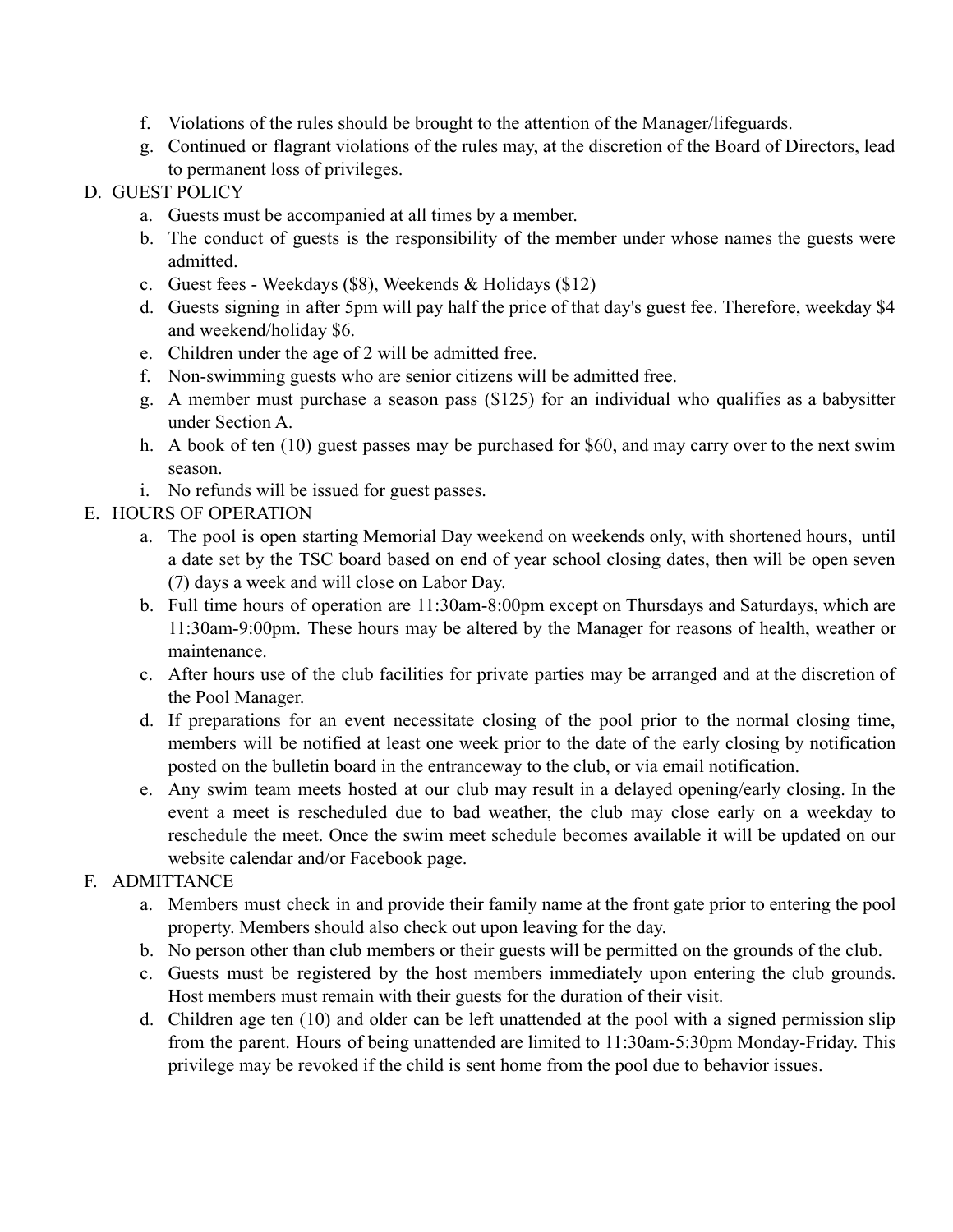e. Any person who appears to be under the influence of alcohol or drugs will be refused admittance or requested to leave the premises at the discretion of the management.

#### G. HEALTH AND SANITARY REGULATIONS

- a. All persons must shower before entering the pool and after any activities such as volleyball or sunbathing. Keeping sand and dirt out of the pool will help keep your pool cleaner!
- b. Persons suffering from communicable or contagious diseases (including COVID or flu-like symptoms), skin diseases, fungus infections, open sores or wearing bandages, should defer from entering the pool or will be refused the use of the pool.
- c. Expectorating or nose blowing in the pool is prohibited.
- d. No diapers are allowed in the main pool. Only children who are potty-trained may enter the main pool. Swim diapers or rubber pants must be worn in the baby pool for those children not yet potty-trained.
- e. Toilet facilities should be used prior to entering the pool. Parents, please instruct your children---violations of the rules can have serious health consequences.
- f. Responsibility for maintaining the quality of the water rests with the Pool Manager.

#### H. SAFETY

- a. Use of the pool in the absence of a regular lifeguard is strictly prohibited
- b. No alcoholic beverages are permitted on club property, except at authorized after hours activities.
- c. Glass containers are not permitted on club property.
- d. Food, beverages, paper or plastic containers are not permitted on the concrete pool apron.
- e. Smoking or vaping is prohibited on the pool grounds. Please move across the parking lot to the sidewalk by the street to smoke.
- f. No appliances using electricity will be allowed onto the pool grounds, unless their use is approved by the Manager.
- g. Running, wrestling, ball playing or undue disturbances will not be tolerated in the bathrooms or pool areas.
- h. Diving is only allowed in the diving well. Forward facing, feet first jumping is only allowed in the remainder of the main pool. No jumping into the pool onto a tube/float or with a tube around the body.
- i. No hanging from the divider ropes.
- j. ONLY one person at a time on the slide. Swimmers must exit the diving well area at the side of the pool. The prior swimmer must have exited the pool before another may use the slide.
- k. Use of the baby pool is limited to children six (6) years of age or less, and must remain accompanied by an adult member.
- l. Members who cannot pass the swimming test established by the Manager/lifeguards, will not be permitted in the diving well. Tests will be conducted by the Manager/lifeguards.
- m. The Manager and lifeguards are authorized to ban any activity not specifically prohibited by these Regulations if, in their judgement, the activity constitutes a hazard or nuisance.
- n. Chewing gum is prohibited on the pool grounds.
- o. All injuries must be reported to the Manager immediately.
- p. All members, children and guests use the club facilities at their own risk.